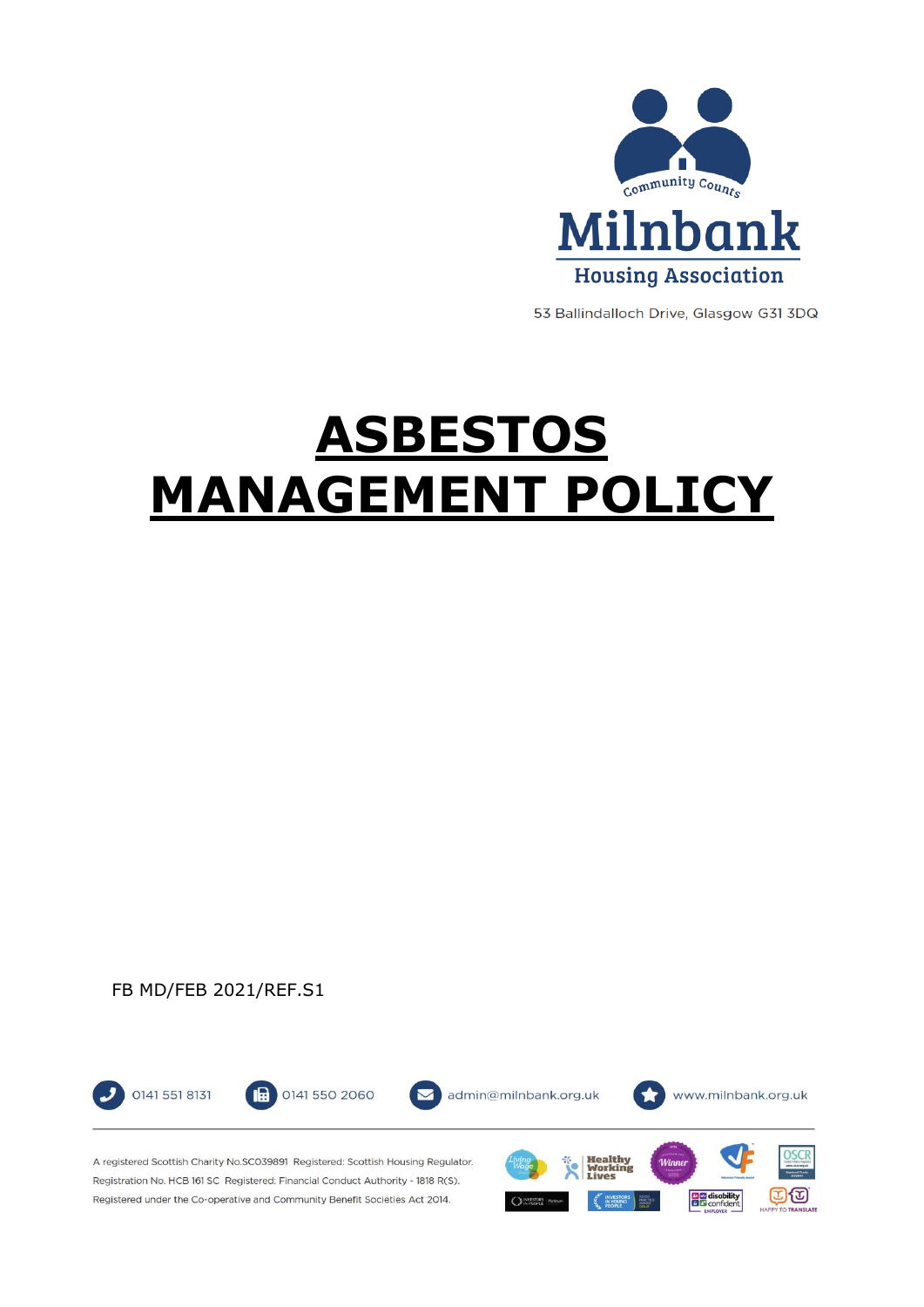## 1. **INTRODUCTION**

## 1.1 **Asbestos Policy Statement**

As a social landlord and factor Milnbank Housing Association (MHA) have a duty to ensure the health and wellbeing of our tenants, owner occupiers, staff, contractors and all other users from asbestos present in our properties.

The aim of the Policy is to outline how MHA will assess the risk of Asbestos Containing Material ('**ACM**'), determine the presence of ACM's and manage any ACM's that are found. This includes the provision of information to contractors who may be required to undertake work in the proximity of ACMs and customers with ACM's within their home/property or communal close area.

The Control of Asbestos Regulations 2012 came into force on 6 April 2012, updating the previous asbestos regulations. The update took account of the European Commission's view that the UK had failed to implement the EU Directive regulating exposure to asbestos (Directive 20019/148/EC). The changes required within the current legislation are fairly limited. The 2012 Regulations require that some types of non-licensed work containing asbestos now have additional requirements ie. Notification, medical surveillance and record keeping by the licensed contractors. All other requirements, however, remain unchanged.

The regulations also relate to non-domestic properties and communal areas of domestic properties. MHA will, therefore, record all ACM survey and sample information relating to its stock where asbestos is present or may be present within an up to date Asbestos Register.

Under Regulation 4 of the 2012 Regulations, MHA has a "duty to manage" any asbestos found or suspected in non-domestic properties ie. Common areas and lock-ups, and to protect anyone using or working in the premises from the risks to health that exposure to asbestos can cause. The Asbestos Register will be made freely available to both staff and contractors, as a working document.

Any asbestos treatment works requiring to be carried out will be conducted by a licensed contractor, including asbestos removal, all work with sprayed asbestos coatings and asbestos lagging and asbestos insulating board ('**AIB'**). MHA will expect the licensed contractor to determine if the works are licensed or non-licensed. MHA expects its licensed contractor to notify the Health and Safety Executive ('**HSE**') in accordance with the Regulations and will expect any of the licensed contractors acting on its behalf to have in place "effective controls" for non-licensed as well as licensed asbestos works.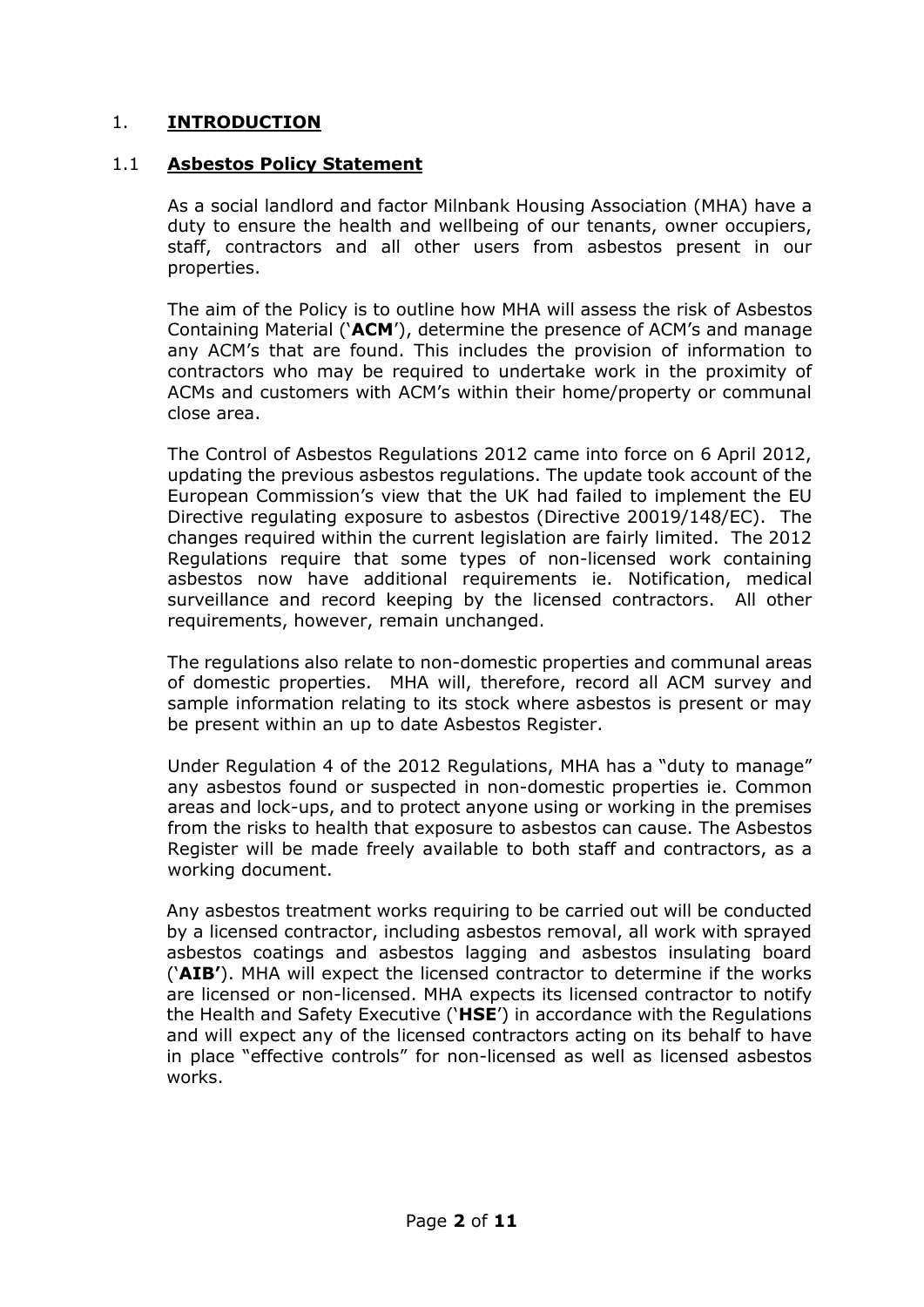## 1.2 **Background**

Asbestos is banned in the United Kingdom due to its carcinogenic properties. Breathing in air containing asbestos can lead to asbestosrelated diseases, mainly cancers of the lungs and chest lining. In the past few years the death rate has climbed to over 4000 and now constitute the biggest single industrial killer in the UK. The number of asbestos related deaths are expected to rapidly increase over the next decade, potentially reaching 7,500 deaths per annum. There is no cure for asbestos-related diseases.

Whilst asbestos is banned in the UK, asbestos containing materials continue to be manufactured in other countries, particularly Eastern European countries. The Association therefore requests any of its contractors to exercise caution in this regard.

There are three main types of asbestos still found in premises. Whilst all are dangerous blue and brown are more hazardous than white:

- Blue Asbestos (crocidolite)
- Brown Asbestos (amosite)
- White Asbestos (chrysotile)

Whilst it is now illegal to use asbestos in the construction or refurbishment of any premises, many thousand tonnes were used in the past and much of it is still in place. As long as it is in good condition and is not disturbed or damaged there is no risk. It is understood however, that if disturbed or damaged, it can become a danger to health as asbestos fibres are released into the atmosphere.

There are some key dates which can be used to assess the potential risk of asbestos in properties. These are as follow:

- 1992 Brown and blue asbestos banned. Properties constructed or refurbished before this date may contain brown, blue or white asbestos.
- 1999 Asbestos cement products banned (white asbestos). Properties constructed or refurbished between 1985 and 1999 may contain asbestos cement.

The location of asbestos and the risk from materials varies in accordance with the type and condition of the particular material. Some materials are more vulnerable to damage and are more likely to give off fibres than others.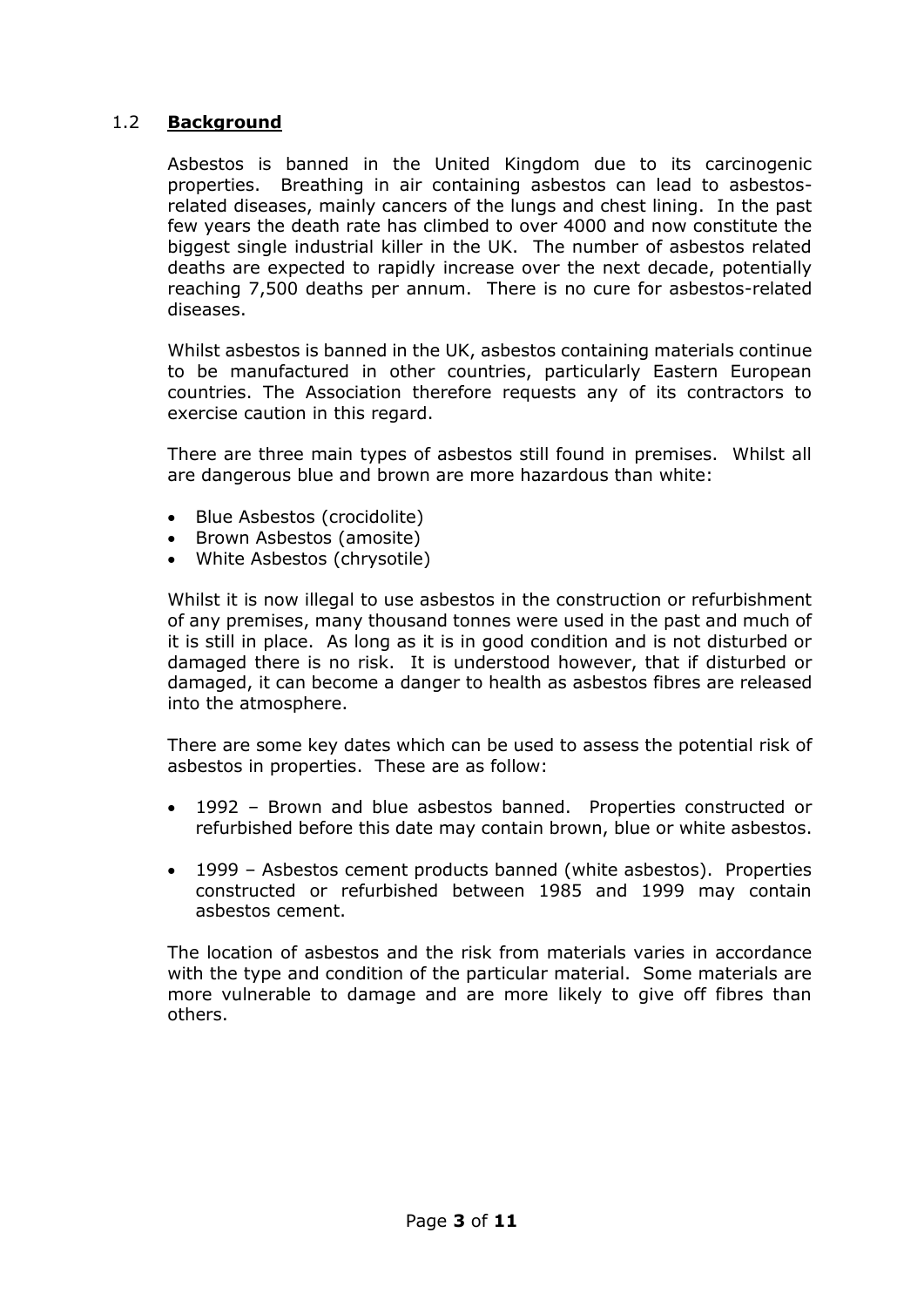#### 1.3 **Scope**

This Policy applies to MHA's staff members and any relevant contractors, and outlines their responsibilities with regards to the presence of asbestos in our properties.

The Policy sets out the responsibilities of MHA and its contractors to maintain an Asbestos Register, carry out surveys, continuously record and appropriately investigate ACMs, take action to minimise the risks associated with asbestos and to undertake monitoring on a regular basis.

#### 1.4 **Applicable Definitions**

#### Duty Holder

Regulation 4 of the Control of Asbestos Regulations 2012 imposes a duty, on the 'dutyholder', to manage asbestos in non-domestic premises (including communal close areas and lock up's). MHA is a 'duty holder' as defined within Regulation 4. Regulation 4 defines dutyholder as every person who has, by virtue of a contract or tenancy, an obligation in relation to the maintenance or repair of non-domestic premises. The Regulation also defines dutyholder as any person who has control over such nondomestic premises/areas where there is no such contractor or tenancy.

#### Non-Domestic Premises

For the purposes of Regulation 4 of the Control of Asbestos Regulations 2012 (duty to manage asbestos in non-domestic premises), legal precedent has defined 'non-domestic premises' as including common areas of blocks of flats.

#### Reference Documentation

The following reference documents were consulted in the preparation of this policy and procedure: The Control of Asbestos Regulations 2012 – Health and Safety Executive.

#### 2. **Legislation**

#### **Control of Asbestos Regulations 2012: Preventing and Reducing Exposure**

The Control of Asbestos Regulations 2012 update the previous Regulations and further strengthen requirements to protect workers and others likely to be exposed to asbestos fibres arising from work with ACM. The Control of Asbestos Regulations 2012 is the key piece of legislation, regulating all work concerning ACM. The key objective is to prevent exposure to asbestos arising from work activities and to reduce such exposure where it is not reasonably practical to entirely prevent such.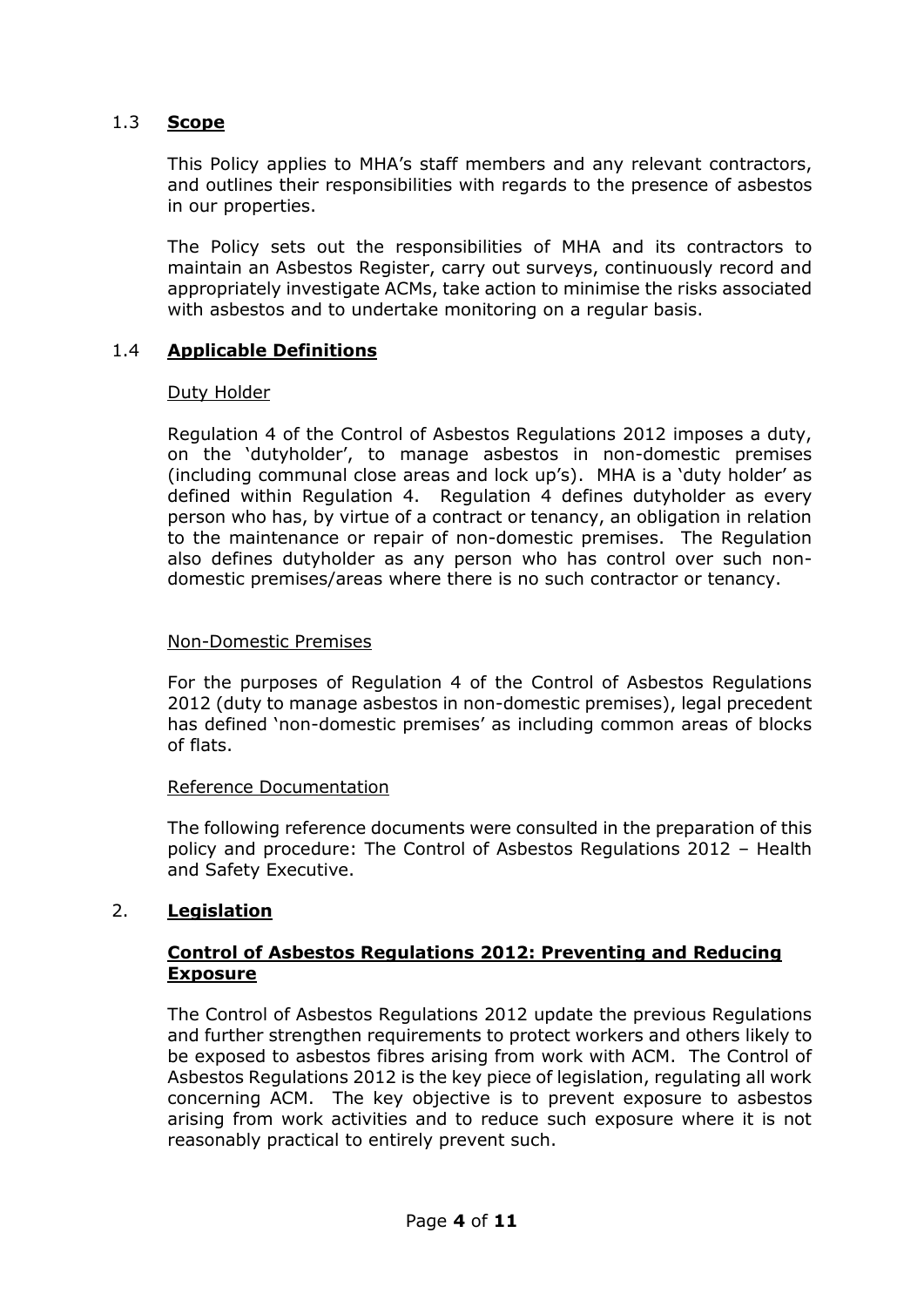Regulation 4 places a 'duty to manage' on MHA for all of its non-domestic premises. The duty holder (i.e. the Association) is responsible for identifying, locating and managing asbestos in any non-domestic building. Common areas of domestic buildings however, such as flats owned by MHA, fall within the remit of the law. Therefore, we have a legal obligation to survey and manage asbestos in any common areas.

The majority of duties are placed on employers; however, a dutyholder also includes those in control of non-domestic premises. It may be interpreted however, that as a landlord, MHA is instructing work to contractors whose place of work is the house where the repair is carried out; therefore there is a duty for rented properties to comply with this legislation.

The requirements placed upon the owners or persons responsible for the maintenance of buildings therefore confers the following duties:

- Identify asbestos in property and assess its condition
- A presumption must be made that materials contain asbestos unless there is evidence that they do not
- Maintain a record of the type, location and condition of ACMs or presumed ACMs in the premises
- Assess the risk that these materials pose
- Plan how that risk will be managed
- Outline steps for putting that plan into action
- Have a review and monitoring process for the plan
- Provide information on the location and risk factor to people likely to be affected by its presence (ie. workers who may disturb the asbestos during maintenance works)

The above information will be identified following asbestos surveys and sampling where required, carried out by a specialist contractor or a fully trained and competent employee.

#### **Other Legislation**

In addition to the above MHA also adheres to the following legislation:

- Health and Safety at Work Etc. Act 1974: General Duty on Employers
- Management of Health and Safety at Work Regulations 1999: Risk **Assessments**
- Construction (Design and Management) Regulations 2015: Construction Work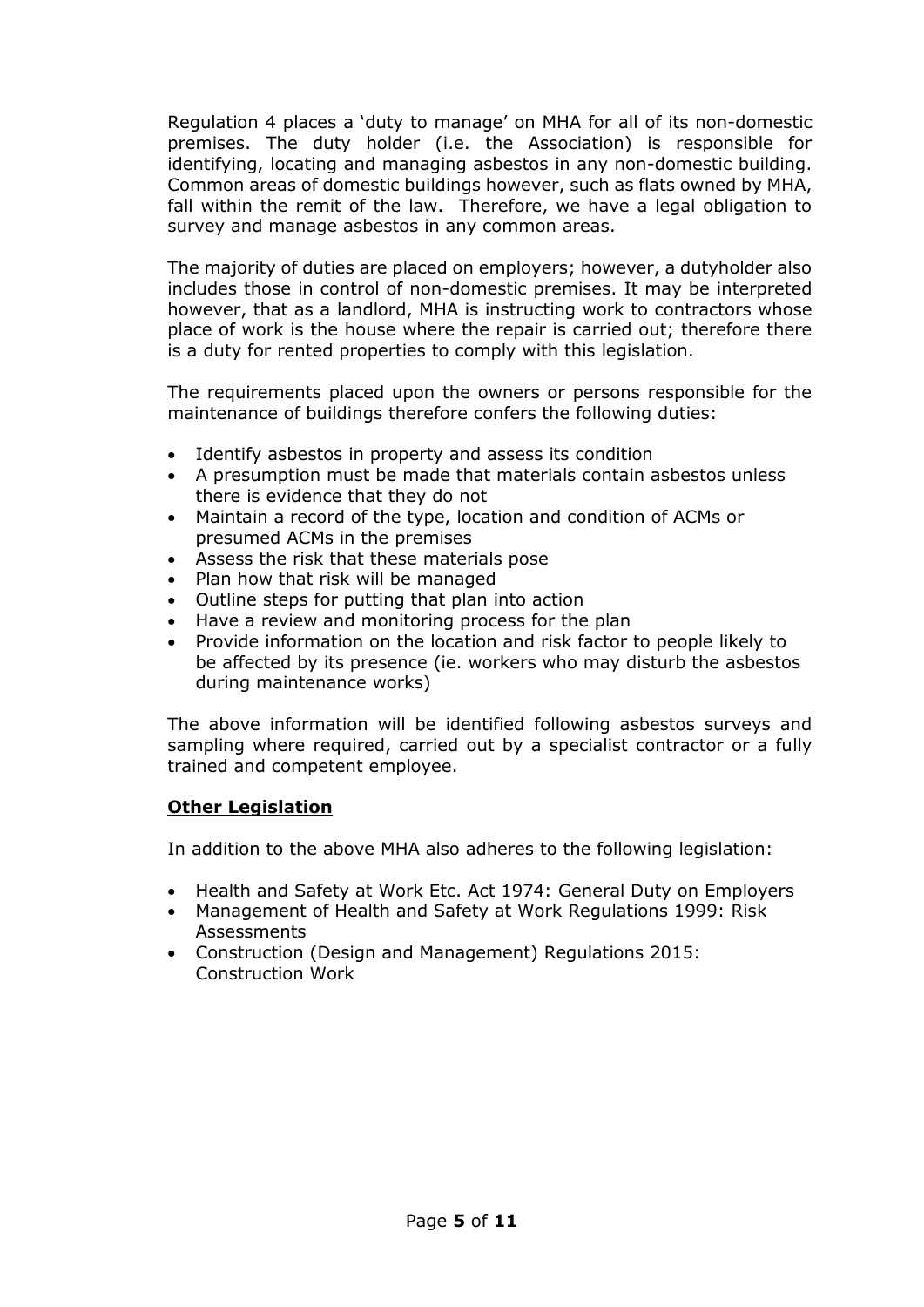## 3. **IMPLEMENTATION OF ASBESTOS MANAGEMENT**

This section outlines our objectives, and how we will implement these.

## 3.1 **Objectives**

Our primary aim is to ensure the health, safety and wellbeing of all persons in our properties that may have ACM. We aim to protect the health, safety and welfare of our tenants, owner occupiers, visitors, staff, contractors and the general public, as far as is reasonably practical.

In order to achieve our primary aim, we have the following objectives:

- Ensure compliance with all current legislation when dealing with asbestos;
- Take all reasonable steps to identify asbestos that is present in our properties and establish effective systems to subsequently manage any associated risks;
- Provide relevant information pertaining to asbestos safety and ensure that dialogue is maintained with customers;
- Work pro-actively in conjunction with contractors;
- Provide staff with appropriate training to ensure the effective implementation of the Policy; and
- Organise the safe removal of any ACMs in the Association's properties that pose a serious risk to health in line with legislation.

## 3.2 **Implementation**

#### Asbestos Register

The Association has an established Asbestos Register that is monitored and updated regularly, this includes Asbestos Management Survey's for all of MHA's communal close areas for our tenement rental properties. These areas are also checked periodically through Stock Condition Survey's and any suspect materials sampled and updated on the Asbestos Register.

Samples within domestic properties will be undertaken as part of the repairs process and Stock Condition Survey's, when any suspect material is found. The Asbestos Register will also be updated with all asbestos sample results.

It is reasonable to assume that as MHAs older stock was built largely at the same time that asbestos products were used that asbestos may be present in some of this stock.

#### **Surveys**

There are 2 types of surveys recommended by the HSE. These are as follows:

#### *Management Survey*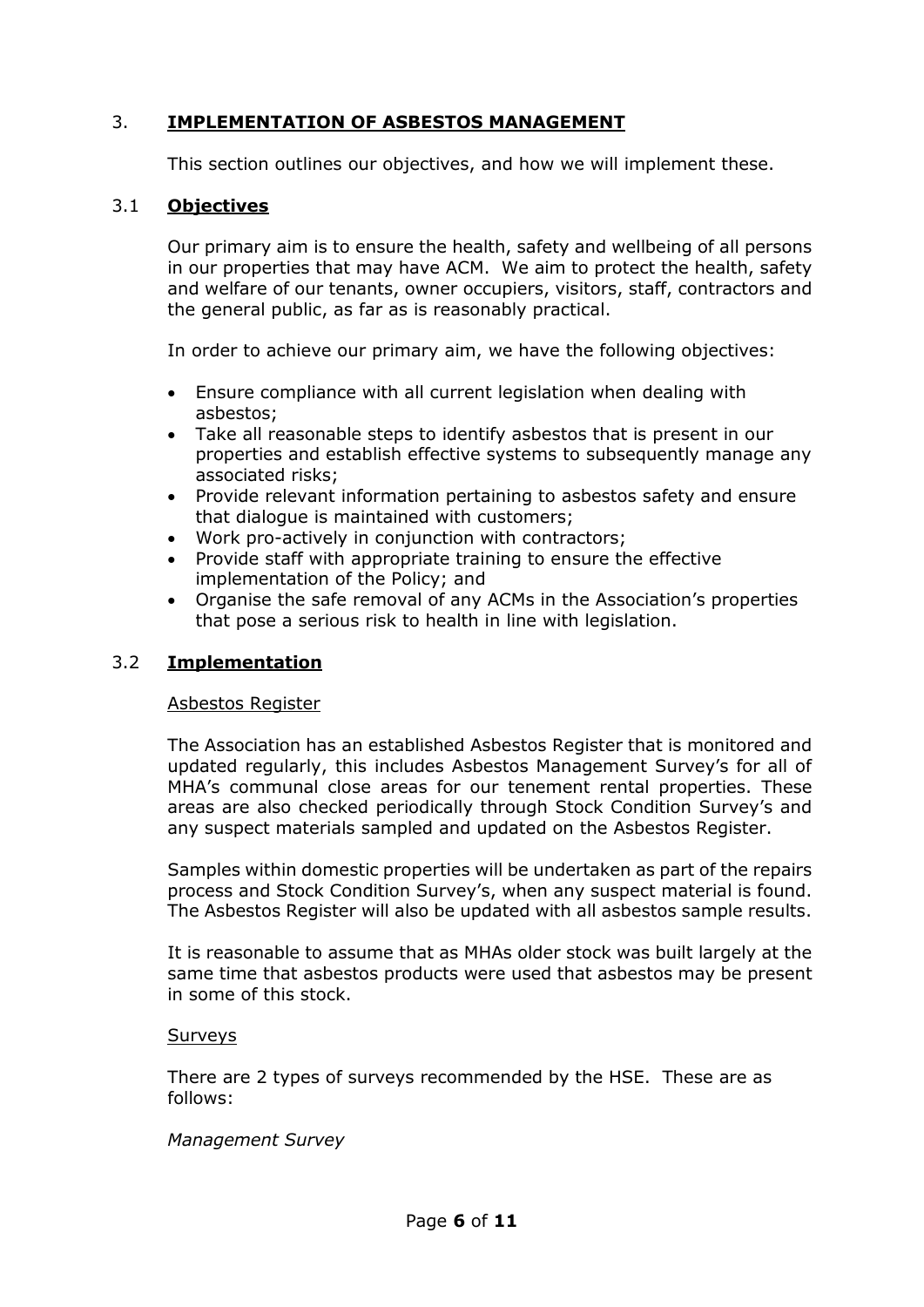A management survey is the standard survey. Its purpose is to locate, as far as reasonably practicable, the presence and extent of any suspect ACMs in the building which could be damaged or disturbed during normal occupancy, including foreseeable maintenance and installation, and to assess their condition.

Management surveys will often involve minor intrusive work and some disturbance. The extent will vary between premises and depend no what is reasonably practicable for individual properties, i.e. it will depend on factors such as the type of building, nature of construction and accessibility etc.

Management surveys can involve a combination of sampling to confirm asbestos is present or presuming asbestos to be present.

Samples from each of the suspect ACM found are collected and analysed to confirm or refute the surveyor's judgement. If the material sampled is found to contain asbestos, other similar homogeneous materials used in the same way in the building can be strongly presumed to contain asbestos.

#### *Refurbishment and Demolition Survey*

This type of survey is used to locate and describe, as far as reasonably practicable, all ACMs in the building and may involve disruptive inspection, as necessary, to gain access to all areas, including those that may be difficult to reach. A full sampling programme is undertaken to identify possible ACMs and estimates of the volume and surface area of ACMs made. The survey is designed to be used as a basis for tendering the removal of ACMs from the building prior to demolition or major refurbishment so the survey does not assess the condition of the asbestos, other than to note areas of damage or where additional asbestos debris may be expected to be at present.

Surveys must be undertaken by suitably qualified personnel and must be undertaken in accordance with guidance HSG 264 Asbestos: The Survey Guide Sampling and Assessment of Asbestos-containing Materials issued by the Health and Safety Executive.

Prior to any survey taking place, MHA will provide as much information as possible on the properties to ensure that the surveyor is fully briefed on the property and the risks that exist.

MHA will ensure that surveys are undertaken to a representative sample of properties throughout it stock and phases. The extent of sampling will take account of recommended guidance current at the time.

Where MHA plans to undertake major repair or refurbishment work, the Asbestos Register must be assessed to identify is sufficient information exists, to establish if properties are asbestos free and no or minimal risk will be involved in the planned activity. Where insufficient evidence is available, surveys will be carried out prior to works proceeding. The Register will be subsequently updated and passed to the contractor prior to works commencing.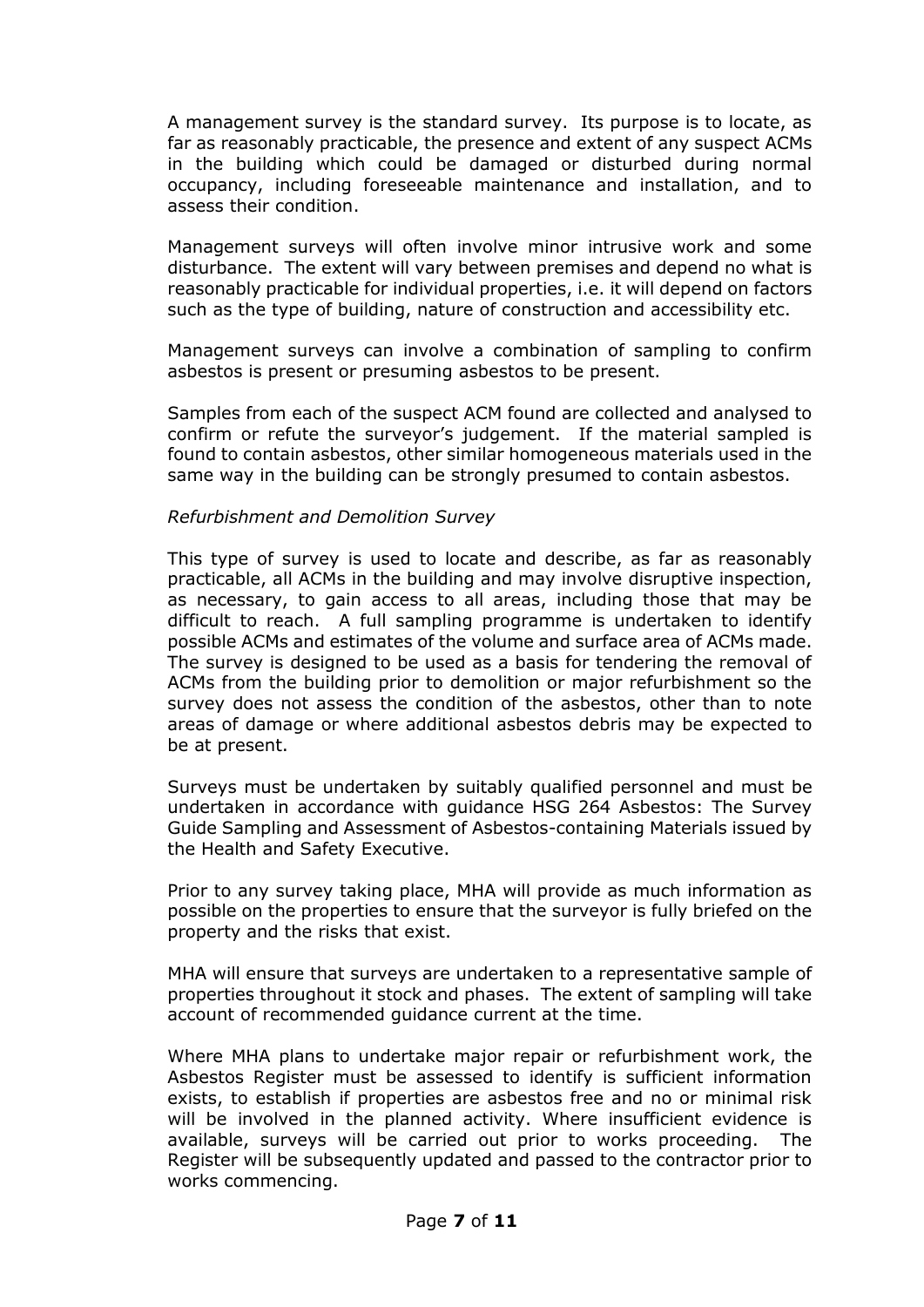## 3.3 **Asbestos Recording and Treatment**

Where asbestos is found within buildings or presumed to arise within buildings, its location and condition must be recorded within the Asbestos Register and its condition monitored on an annual basis.

During void property inspections, the member of the Asset Management Team carrying out the inspection will record on the void sheet if any asbestos containing materials are suspected of being present.

In order to ensure the safety of workmen and residents, the following factors must be recorded and investigated:

- Information gathered on the type, location, amount and condition of the ACM
- An assessment made on the position of the ACM and its likelihood to be disturbed
- How much ACM is present
- Whether there is easy access to the ACM
- Whether people work near the ACM in a way that is liable to disturb it
- If it is close to areas in which people normally work when it is disturbed
- The number of people who use the area where the ACM is located
- If maintenance work, refurbishment or other work on the premises is likely to be carried out, here the ACM is located

All of the above points will be confirmed by the approved surveyor/contractor. The responsibility or the action taken to minimise risk from asbestos is that of MHA, however, advice will be sought from appropriately qualified personnel to ensure that appropriate action is taken. A checklist prepared by the Health and Safety Executive is contained in Appendix 1.

The following will be taken into account as issued by the HSE for guidance only:

#### **Asbestos in good condition; and**

- Not likely to be damaged; and
- Not likely to be worked on or disturbed

Will be left in place with the condition monitored and managed to ensure any ACMs are not disturbed.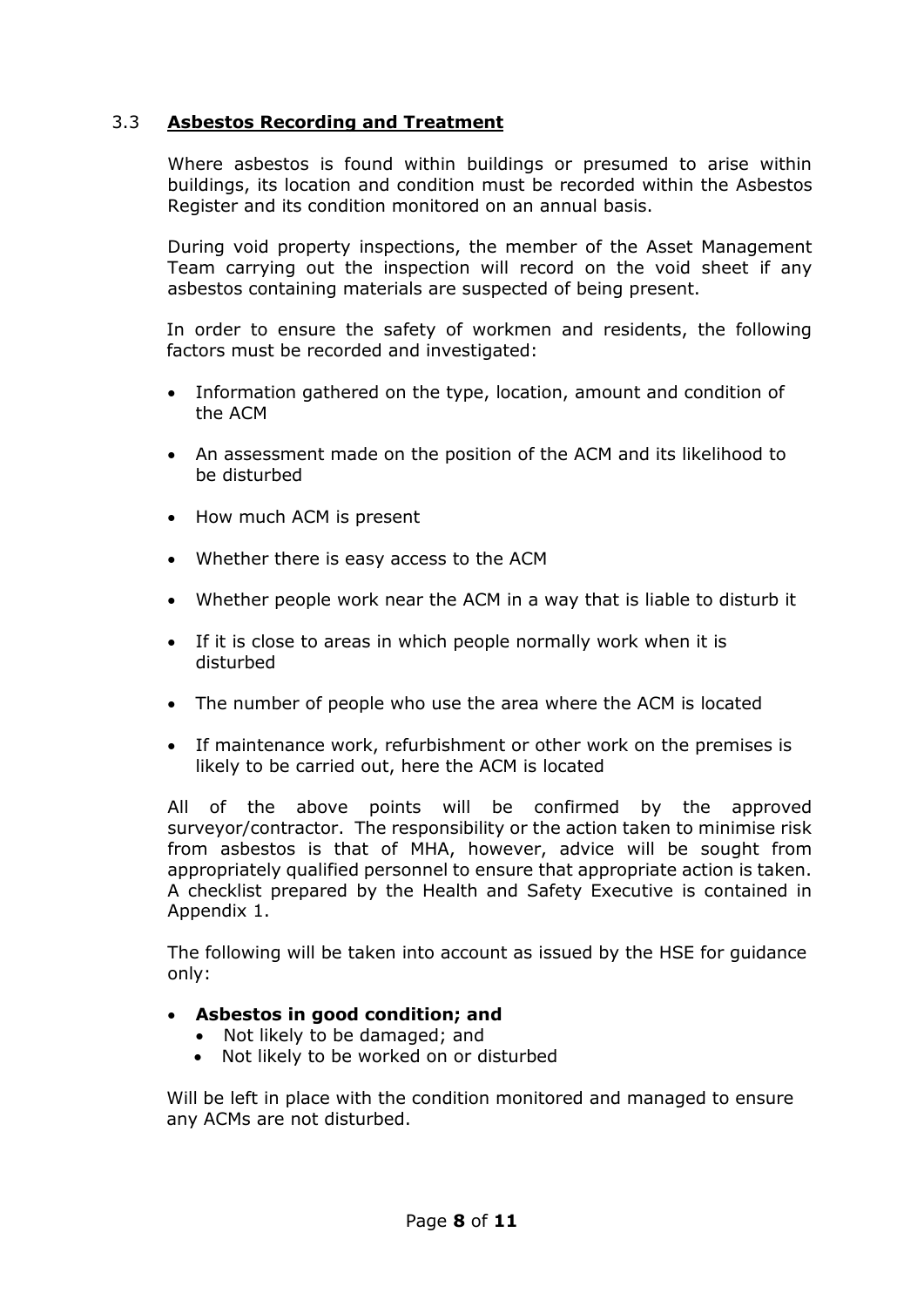## **Asbestos in poor condition; or**

- Is likely to be damaged; or
- Is likely to be disturbed

A decision on whether it should be repaired, sealed, enclosed or removed will be taken. Specialist advice on the necessary action will be followed.

Where it is decided to leave asbestos in place and manage the situation, the details will be logged in the Register.

Whenever work is undertaken in the area, operatives must be informed the presence of asbestos and a risk assessment of their activities undertaken. If possible, the asbestos material will be labelled for identification purposes. The condition of the material will be monitored at regular intervals and its condition noted on the Register. Tenants/owners will be advised in writing of any future, positive asbestos samples. Contractors should provide Risk Assessments prior to any removal works taking place.

If deterioration is noted, a reassessment of the situation will be made, and appropriate action taken and recorded. Where it is decided that asbestos must be repaired, this will be recorded on the Register noting the appropriate action and date of action. All work to asbestos will be undertaken under strict health and safety guidelines and will only be carried out by operatives who are properly licensed and trained to undertake the work.

Where asbestos must be removed, this should also be recorded on the Register. All removal work will be undertaken under strict health and safety guidelines, again, only by operatives who are licensed and trained. MHA will expected any licensed contractor, actin on its behalf, to ensure that all asbestos material is disposed of in the appropriate manner, adhering to health and safety guidelines. MHA will insist that a removal certificate is received, and a copy recorded within the register.

Where workers or contractor are working in areas where asbestos is located, they will be informed of its presence. MHA will request that the licenced contractors, responsible for removing the asbestos, ensure that the following precautions are taken:

- Provide a risk/method statement prior to carrying out any works;
- Keep everyone out of the area who does not need to be there;
- Take care not to create dust:
- Keep the material wet, whenever possible;
- Wear a suitable respirator and protective clothing; and
- Clean up with a vacuum cleaner, which complies with BS 5415 (Type H)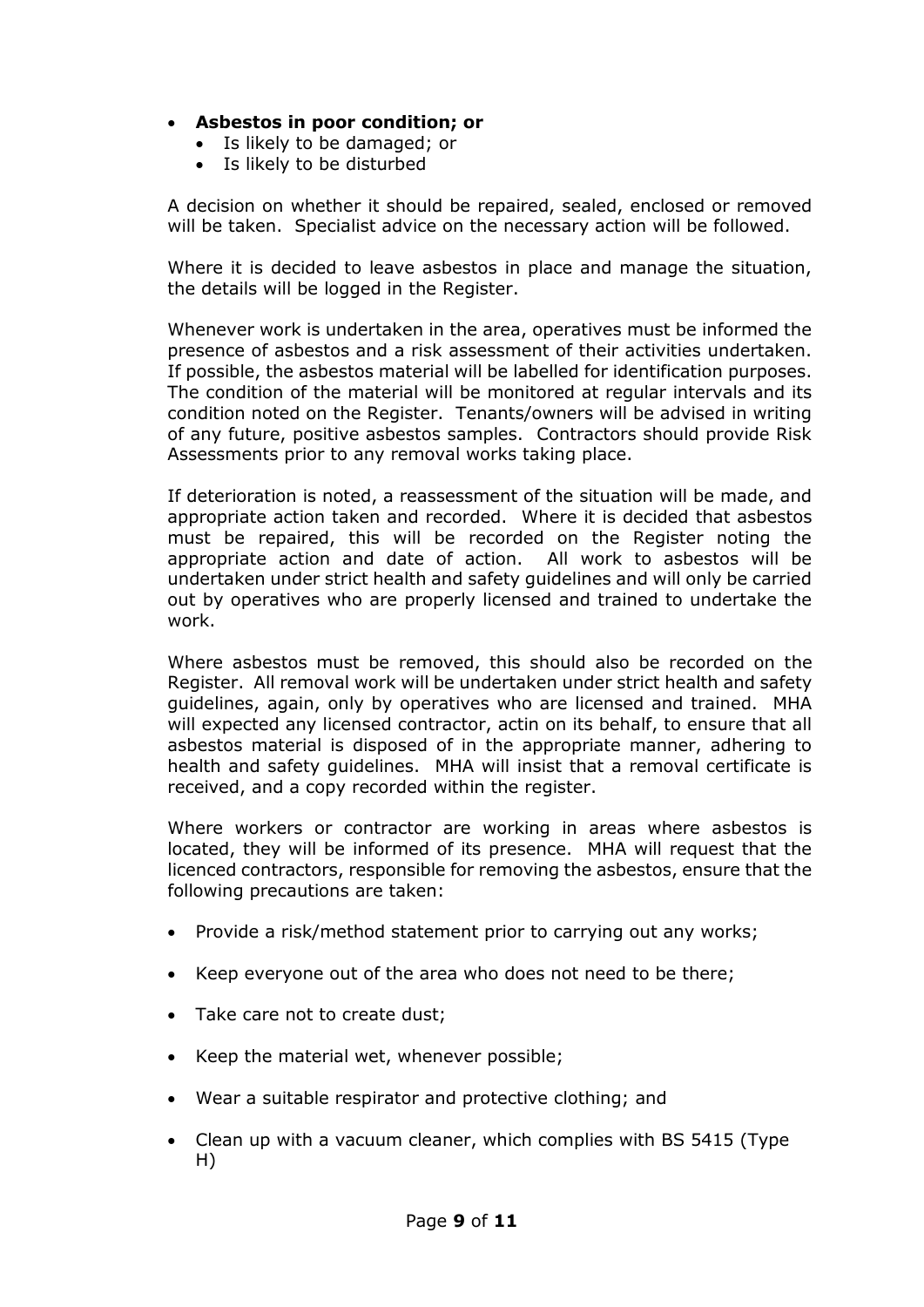MHA will stipulate within the contract, and or via formal written correspondence, that licensed contractors responsible for removing the asbestos ensure that they **do not**:

- Break up large pieces of asbestos materials|
- Use high speed power tools as they create high levels of dust
- Expose other workers who are not protected
- Take protective clothing home to wash

The HSE publish guidance on working safely with asbestos, **Asbestos Essentials Task Manual (HSG210), Fourth Edition**. Contractors will be referred to this manual.

#### 4. **MONITORING AND REVIEW**

MHA, via the Asset Management Team, will monitor and review the Asbestos Policy, Register and Management Plan to ensure that the actions taken to protect the public and operatives from the risks posed by asbestos are appropriate.

The Register will be updated on an ongoing basis as identification is made or areas are deemed to be clear of asbestos. Work undertaken near or around areas containing asbestos will also be recorded.

The Asbestos Management Policy will be reviewed 3 years, by the Asset Manager, or sooner if required to reflect any changes in legislation or operational activities.

#### 5. **DATA PROTECTION**

MHA controls the personal information that we collect, this means that we are legally responsible for how we collect, hold and use personal information. It also means that we are required to comply with the General Data Protection Regulations (GDPR) when collecting, holding and using personal information.